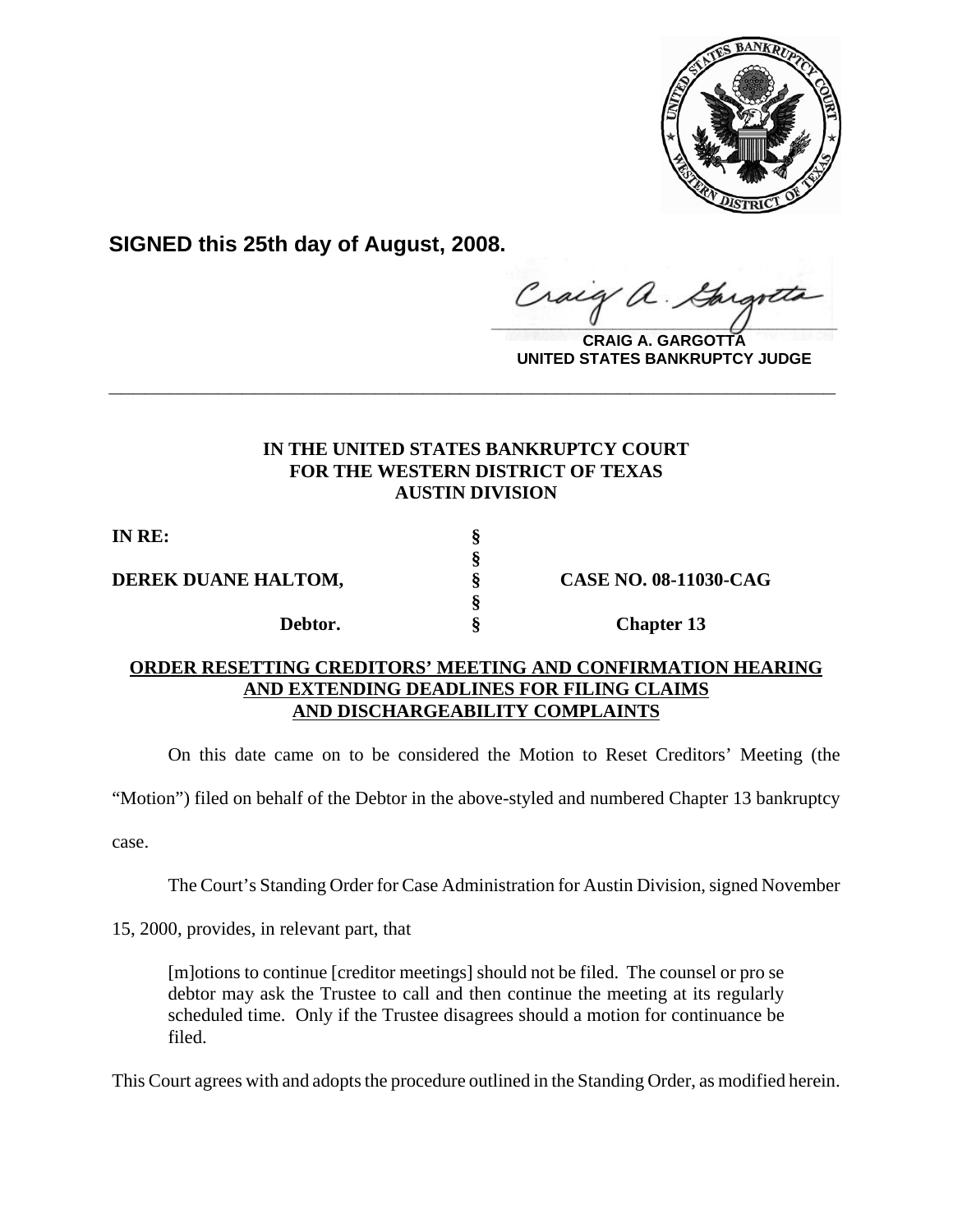In most cases, such as this, where the need for continuance arises shortly before the meeting, the above procedure is workable and appropriate, and no motion should be filed with the Court.<sup>1</sup> If, however, notwithstanding that procedure a motion is filed, the Court finds that, because in this Division the Chapter 13 Trustee and not the Court sets the creditors meetings in Chapter 13 cases, the Trustee must be consulted prior to filing the Motion. Then, (a) if the Trustee agrees with the continuance, the movant should either submit with the motion an agreed order with the reset dates and times established by the Trustee, and the extended deadlines calculated from the reset meeting date, or include in the motion a certificate of conference indicating the Trustee's agreement and the dates and times she provides, or (b) if she does not agree, the motion should so indicate and an order with blanks for the dates and times of the reset meeting and hearing and general provisions for extensions of 90 days from the date of the reset meeting for proofs of claim and 60 days from the date of the reset meeting for dischargeability complaints should be submitted with the motion.<sup>2</sup>

. The Court finds in this case that cause for a continuance exists and that therefore the motion should be granted, to a date after September 8, 2008. Because the movant has not provided dates and times obtained from the Trustee, however, the Court finds that Debtor's counsel should obtain from the Trustee dates and times for the reset creditors' meeting and the reset confirmation hearing, and should file and serve a notice of that reset meeting and hearing and of the extended deadlines calculated as set forth below, on all parties in interest in the case.

<sup>&</sup>lt;sup>1</sup> When cause for continuing the creditors' meeting is known to exist long before the scheduled meeting, however, filing a motion and obtaining an order continuing the meeting is advisable in order to prevent unnecessary and avoidable appearances by parties in interest at the original meeting. In that case, the motion and proposed order should follow the guidelines set forth in this Order.

 $2^2$  There is no need to extend the deadline for objecting to exemptions merely because the meeting of creditors is reset. That is because the deadline for objecting to exemptions, according to the Rule, is thirty days after the *conclusion* of the meeting, and so is "carried" along with any reset meeting. Any proposed order that resets a creditor meeting should therefore *not* include any provision regarding the exemption objection deadline–it only confuses matters.